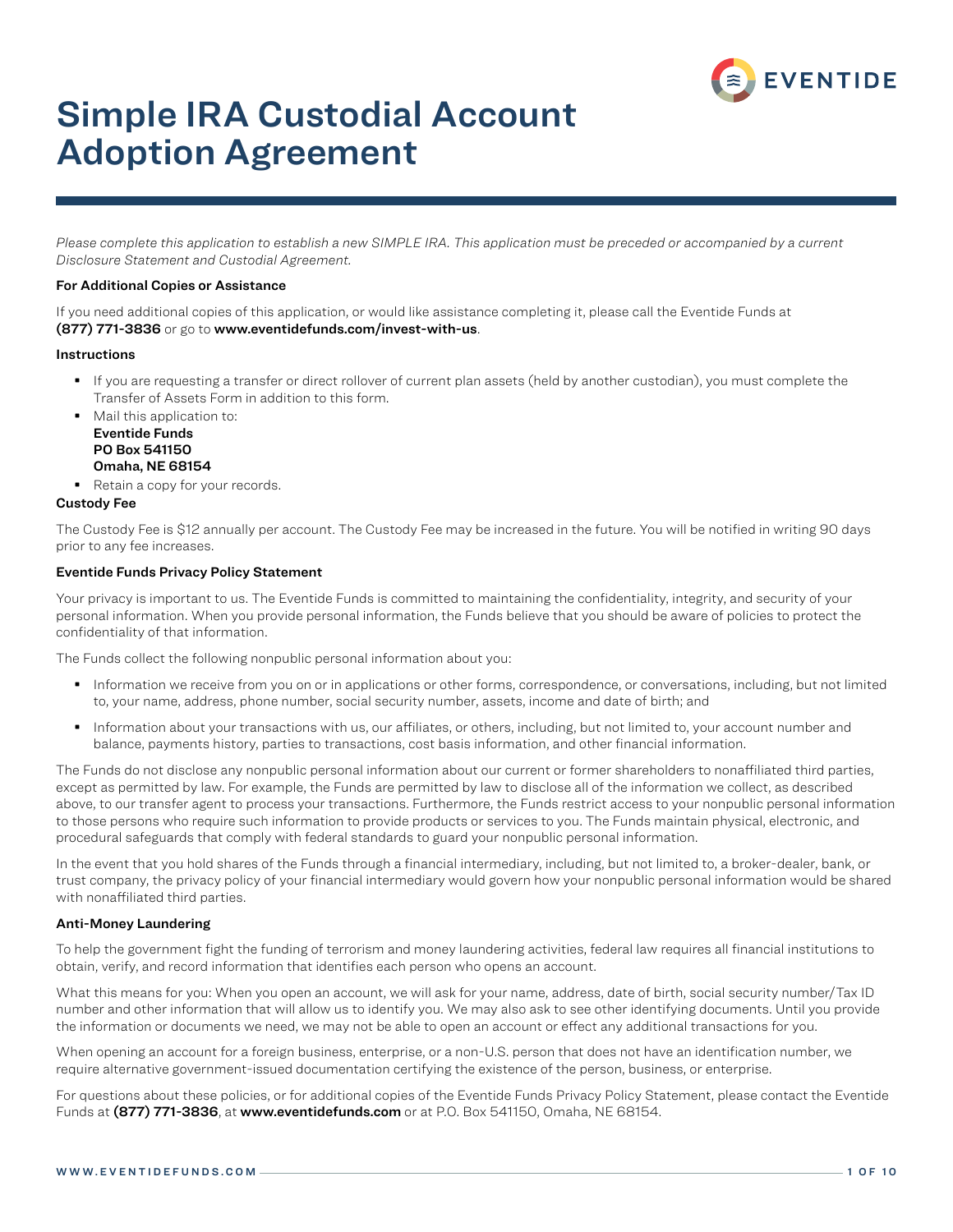*I, the person signing this Adoption Agreement (hereinafter called the "Owner"), established an Individual Retirement Account (IRA), which is a SIMPLE IRA, as indicated below, (the "Account") with Constellation Trust Company as Custodian ("Custodian"). A SIMPLE IRA operates under Internal Revenue Code Section 408(a). I agree to the terms of my Account, which are contained in the applicable provisions of the document entitled Constellation Trust Company Individual Retirement Account Custodial Agreement and this Adoption Agreement. I certify the accuracy of the information in this Adoption Agreement. My Account will be effective upon acceptance by Custodian.*

### 1. Participant Account Registration

| Owner's Name (First, Middle, Last)                                                    |              | Social Security Number                                                                                                     |              |     |  |
|---------------------------------------------------------------------------------------|--------------|----------------------------------------------------------------------------------------------------------------------------|--------------|-----|--|
| <b>Street Address</b>                                                                 |              | Date of Birth (mm/dd/yyyy)                                                                                                 |              |     |  |
| City                                                                                  | State<br>ZIP | Daytime Telephone                                                                                                          |              |     |  |
| Email Address                                                                         |              | Evening Telephone                                                                                                          |              |     |  |
| (if different).                                                                       |              | Please send mail to the address below. Please provide your primary legal address above, in addition to any mailing address |              |     |  |
|                                                                                       |              |                                                                                                                            |              |     |  |
| <b>Mailing Address</b>                                                                |              | City                                                                                                                       | <b>State</b> | ZIP |  |
| <b>2. Duplicate Statements</b><br>For Dealers, Financial Planners, Interested Parties |              |                                                                                                                            |              |     |  |
|                                                                                       |              | Company                                                                                                                    |              |     |  |
|                                                                                       |              | City                                                                                                                       | State        | ZIP |  |
| Name (First, Middle, Last)<br><b>Street Address</b><br>Email address                  |              | Daytime Telephone                                                                                                          |              |     |  |
| Broker/Dealer Code                                                                    |              | Branch (if applicable)                                                                                                     |              |     |  |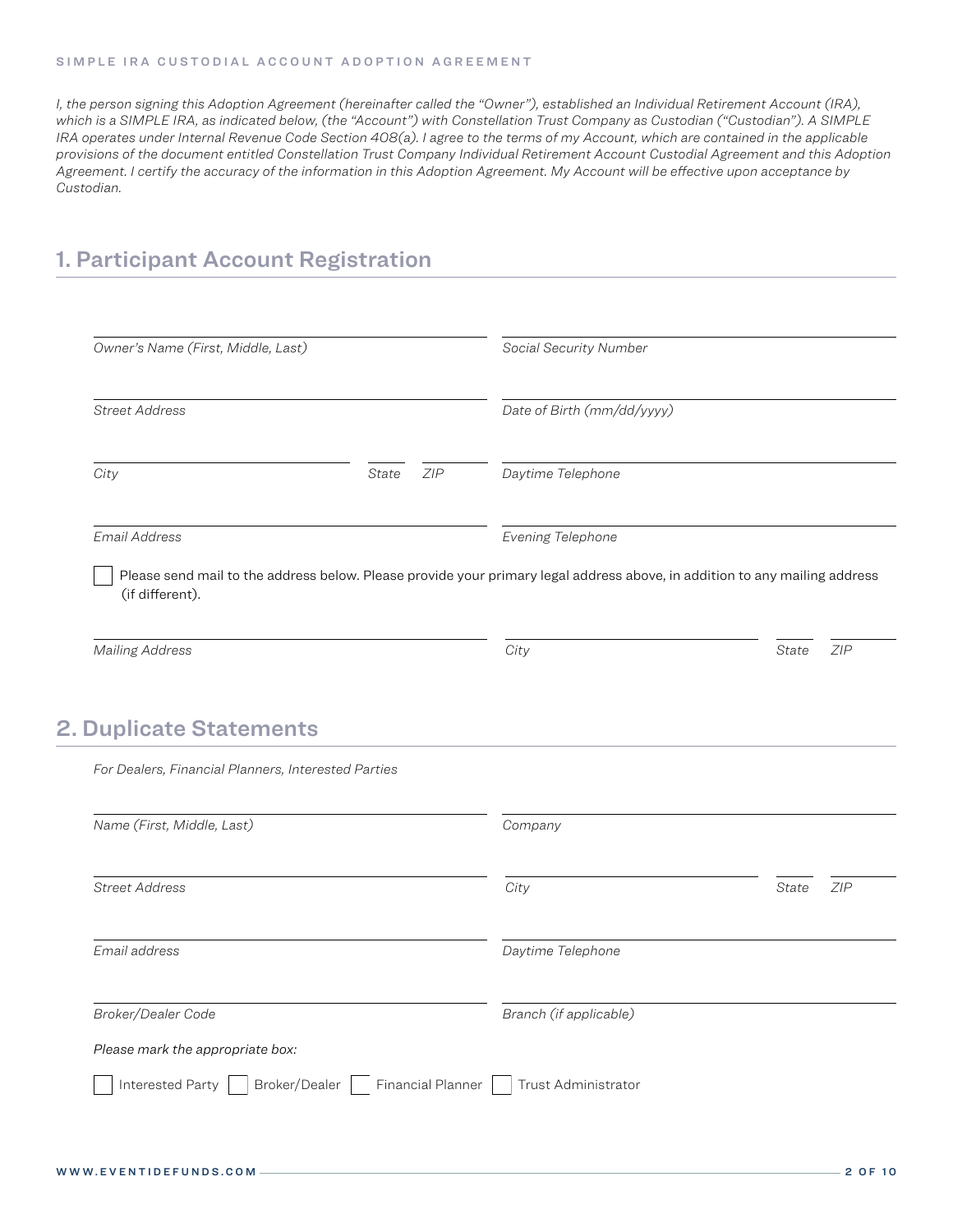### 3. Type of Simple IRA Account

*To be completed if donor is not the Responsible Individual identified in Section 2 above. Check either (a) or (b).*

- (a) New account in connection with a SIMPLE IRA Plan maintained by your employer.
- (b) Transfer from another SIMPLE IRA, which was part of a SIMPLE IRA Plan maintained by a current or previous employer. Complete the following:
	- 1. Amount to be transferred: \$ (You must also complete the SIMPLE IRA Transfer Request Form)
	- 2. Date of first contribution to Participant's prior SIMPLE IRA Plan:

### 4. Employer Information

*Type of Employer SIMPLE IRA Plan: "Non-DFI Plan". Under a "Non-DFI Plan" (which may be established using IRS Form 5304-SIMPLE), eligible employees establish a SIMPLE IRA with the financial institution of their choice. Contributions are transmitted by the employer to each eligible employee's SIMPLE IRA.*

| Name of Current Employer         |       |     | Contact Name (including title) |  |  |
|----------------------------------|-------|-----|--------------------------------|--|--|
| <b>Employer's Street Address</b> |       |     | Contact's Phone Number         |  |  |
| City                             | State | ZIP | Email address                  |  |  |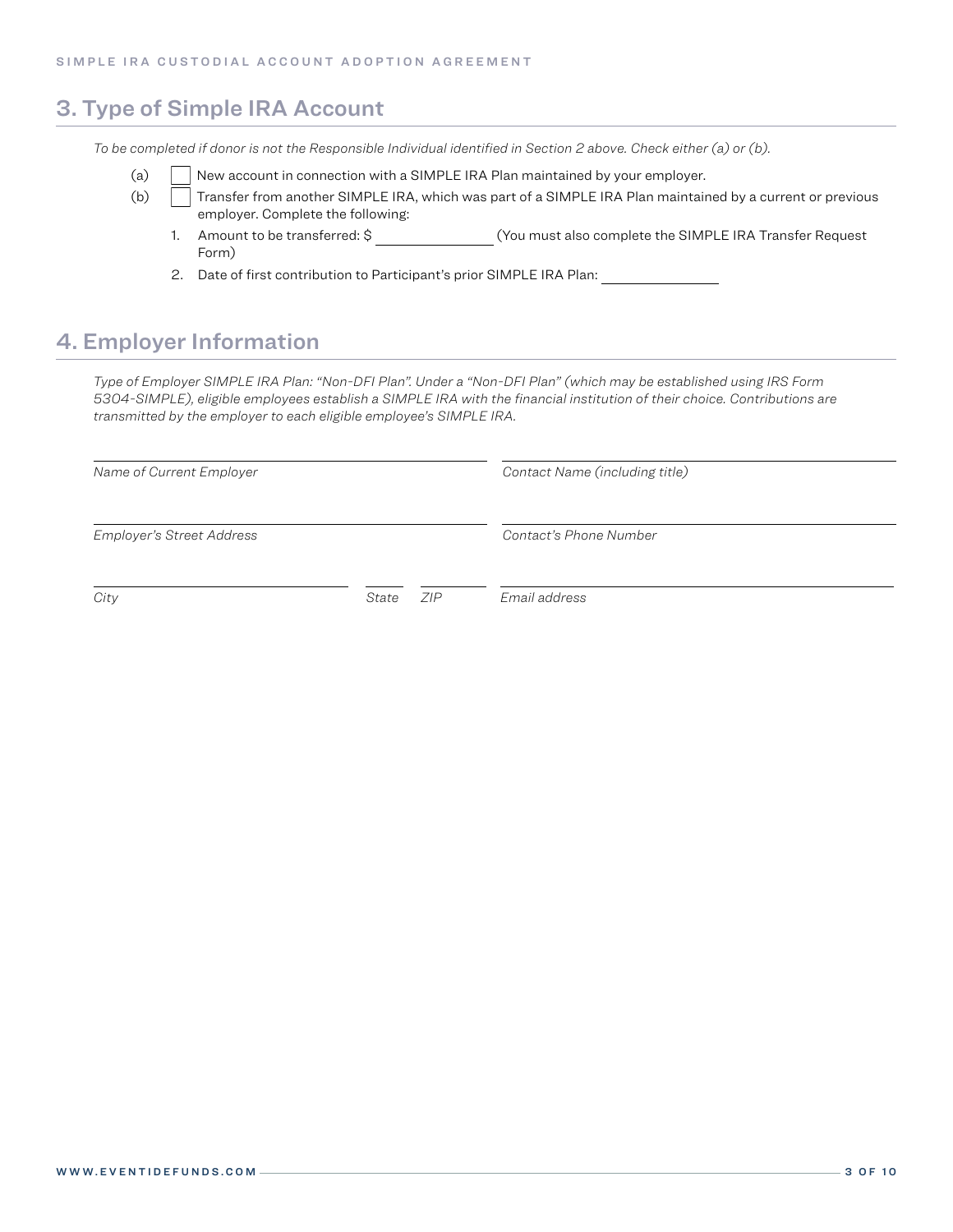### 5. Investment Instructions

*This investment, as well as all future contributions, will be invested as directed below. I am aware that I am allowed to change this designation according to the terms of my employer's plan, and that I must notify my employer directly of these changes.*

| <b>TOTAL</b>                                |                   |                                                               |
|---------------------------------------------|-------------------|---------------------------------------------------------------|
| Eventide Multi-Asset Income Fund            | Ŝ.                | Class C<br>Class N<br>Class A<br><b>Institutional Class</b>   |
| Eventide Limited-Term Bond Fund             | $\frac{1}{2}$     | Class C<br>Class N<br>Class A<br><b>Institutional Class</b>   |
| Eventide Healthcare & Life Sciences Fund \$ |                   | Class C<br>Class N     Institutional Class<br>Class A         |
| Eventide Gilead Fund                        |                   | Class C<br>  Class N<br>Class A<br>  Institutional Class      |
| Eventide Exponential Technologies Fund      |                   | Class C<br>Class N  <br>Class A<br>Institutional Class        |
| Eventide Dividend Opportunities Fund        |                   | Class C<br>Class N  <br><b>Institutional Class</b><br>Class A |
| Eventide Core Bond Fund                     | $\mathcal{S}$ $-$ | Class C<br>Class N<br>Class $A$<br>Institutional Class        |

Direct individual investors should select Class N if investing less than \$100,000 and Class I if investing \$100,000 or more. Investors who heard about Eventide Funds through a financial advisor should select either Class A or Class C and should complete the Dealer Information section.

I acknowledge that I have sole responsibility for my investment choices and that I have received a current prospectus for each class I select. Please read the prospectus of the Funds selected before investing. Third Party checks are not accepted.

### 6. Reduced Sales Charge

*Complete this section if you qualify for a reduced sales charge. See Prospectus for Terms & Conditions.*

#### Letter of Intent

You can reduce the sales charge you pay on Class A shares by investing a certain amount over a 13-month period. Please indicate the total amount you intend to invest over the next 13 months.

|  | \$50,000 |  |  |  | \$100,000 \$250,000 |  | \$500,000 |  | $\frac{1}{1}$ \$1,000,000 or more |  |
|--|----------|--|--|--|---------------------|--|-----------|--|-----------------------------------|--|
|--|----------|--|--|--|---------------------|--|-----------|--|-----------------------------------|--|

#### Rights of Accumulation

If you already own Class A shares of any Eventide Funds, you may already be eligible for a reduced sales charge on Class A share purchases. Please provide the account number(s) below to qualify (if eligible).

*Account Number Account Number*

*Account Number Account Number*

Net Asset Value (NAV): I have read the prospectus and qualify for a complete waiver of the sales charge on Class A shares. Registered representatives may complete the Dealer Information section as proof of eligibility.

Reason for Waiver: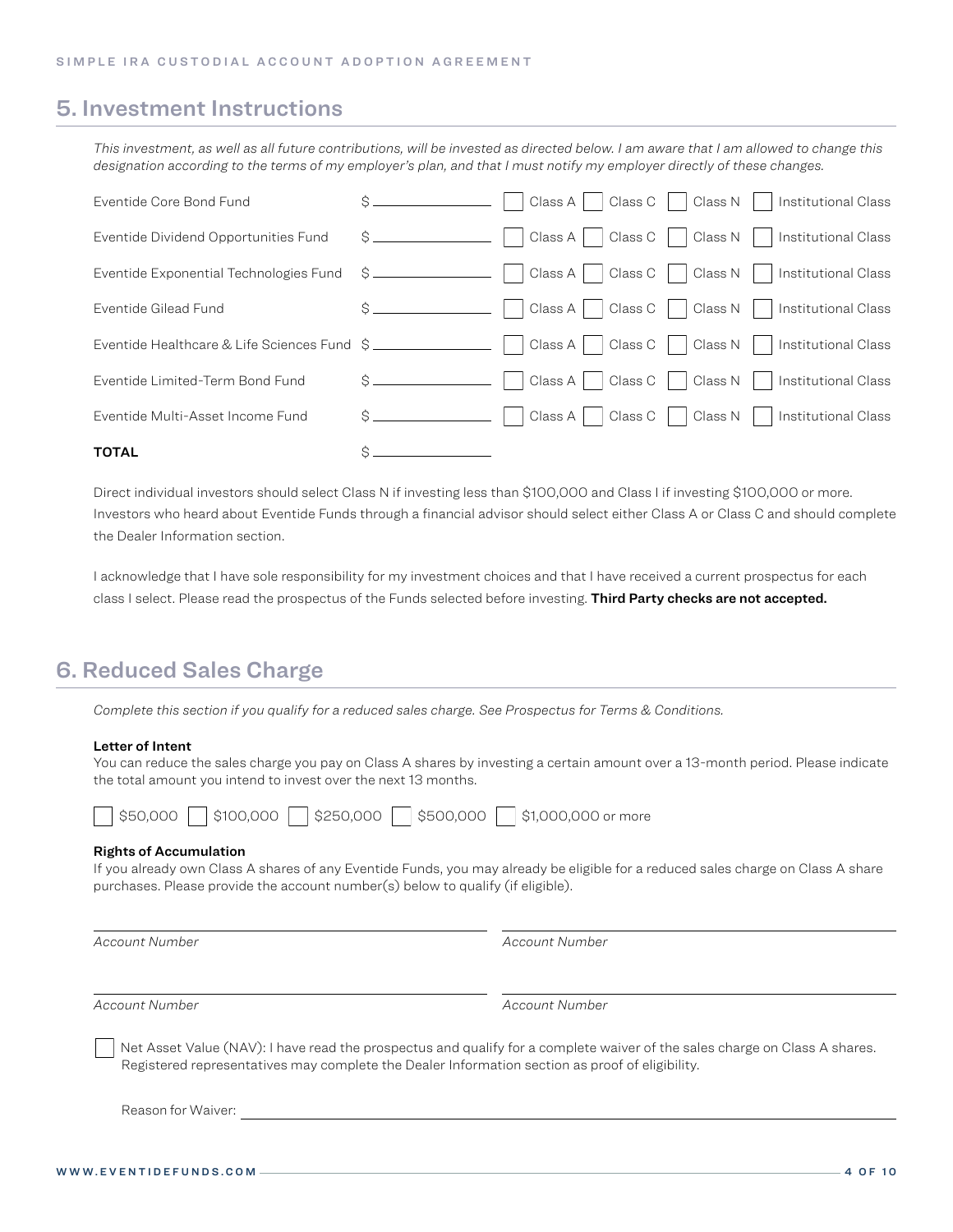### 7. Beneficiary(ies)

As Owner, I hereby make the following designation of beneficiary in accordance with the Constellation Trust Company Traditional Individual Retirement Custodial Account or Roth Individual Retirement Custodial Account:

In the event of my death, pay any interest I may have under my Account to the following Primary Beneficiary or Beneficiaries who survive me. Make payment in the proportions specified below (or in equal proportions if no different proportions are specified).

If any Primary Beneficiary predeceases me, their share is to be divided among the Primary Beneficiaries who survive me in the relative proportions assigned to each such surviving Primary Beneficiary. If none of the Primary Beneficiaries survives me, pay any interest I may have under my Account to the following Alternate Beneficiary or Beneficiaries who survive me. Make payment in the proportions specified below (or in equal proportions if no different proportions are specified). If any Alternate Beneficiary predeceases me, their share is to be divided among the Alternate Beneficiaries who survive me in the relative proportions assigned to each such surviving Alternate Beneficiary. Proportions for Beneficiaries must total 100%.

#### PRIMARY BENEFICIARIES

| Primary Beneficiary Name (First, Middle, Last)   |                            | Share %            |  |  |
|--------------------------------------------------|----------------------------|--------------------|--|--|
| Relationship                                     | Date of Birth (mm/dd/yyyy) | Taxpayer ID Number |  |  |
| Primary Beneficiary Name (First, Middle, Last)   |                            | Share %            |  |  |
| Relationship                                     | Date of Birth (mm/dd/yyyy) | Taxpayer ID Number |  |  |
| Primary Beneficiary Name (First, Middle, Last)   |                            | Share %            |  |  |
| Relationship                                     | Date of Birth (mm/dd/yyyy) | Taxpayer ID Number |  |  |
| <b>ALTERNATE BENEFICIARIES</b>                   |                            |                    |  |  |
| Alternate Beneficiary Name (First, Middle, Last) |                            | Share %            |  |  |
| Date of Birth (mm/dd/yyyy)<br>Relationship       |                            | Taxpayer ID Number |  |  |
| Alternate Beneficiary Name (First, Middle, Last) |                            | Share %            |  |  |
| Relationship                                     | Date of Birth (mm/dd/yyyy) | Taxpayer ID Number |  |  |
| Alternate Beneficiary Name (First, Middle, Last) |                            | Share %            |  |  |
| Relationship                                     | Date of Birth (mm/dd/yyyy) | Taxpayer ID Number |  |  |

This Designation of Beneficiary may have important tax or estate planning effects. If you cannot accomplish your estate planning objectives by using this Section to designate your beneficiary(ies) (for example, if you wish to provide that the surviving children of a beneficiary who predeceases you should take that beneficiary's share by right of representation), you may submit another form of written beneficiary designation to the Custodian.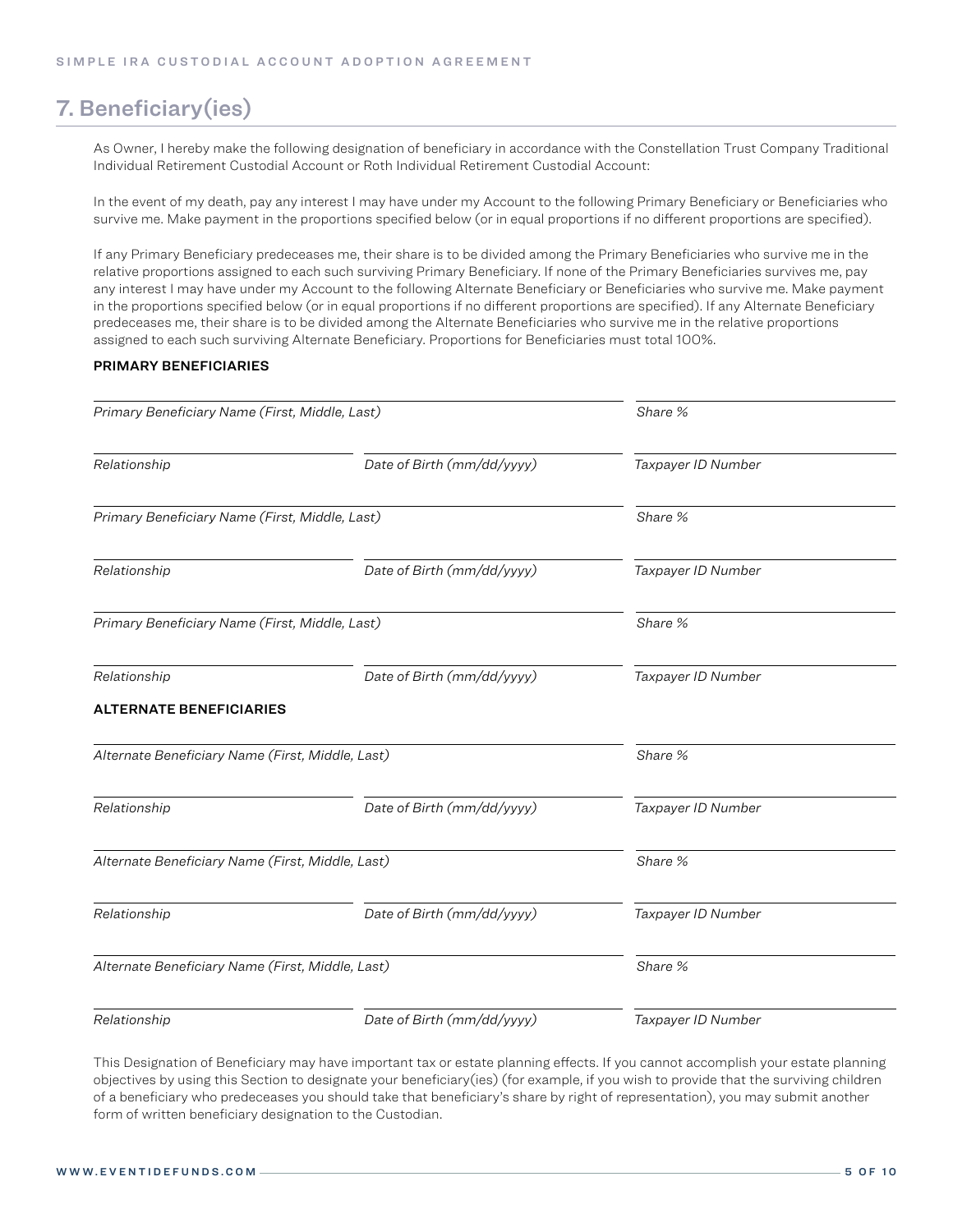Any amount remaining in the Account that is not disposed of by a proper Designation of Beneficiary will be distributed to your estate (unless otherwise required by the laws of your state of residence). You may change the beneficiary(ies) named above at any time by filing a new Designation of Beneficiary with the Custodian. Any subsequent Designation filed with the Custodian will revoke all prior Designations, even if the subsequent designation does not dispose of your entire Account.

#### SPOUSAL CONSENT\*

I am the spouse of the above-named Owner. I acknowledge that I have received a full and reasonable disclosure of my spouse's property and financial obligations. Due to any possible consequences of giving up my community or marital property interest in this IRA, I have been advised to see a tax professional or legal advisor. I hereby consent to the beneficiary designation(s) indicated above. I assume full responsibility for any adverse consequence that may result. No tax or legal advice was given to me by the Custodian, the Eventide Funds or the Sponsor.

*Signature of Spouse Date (mm/dd/yyyy)*

*Signature of Witness Date (mm/dd/yyyy)*

*\* This section should be reviewed if the Owner is married and designates a beneficiary other than the spouse. It is the Owner's*  responsibility to determine if this section applies. The Owner may need to consult with legal counsel. Neither the Custodian, the *Eventide Funds nor the Sponsor are liable for any consequences resulting from a failure of the Owner to provide proper spousal consent.*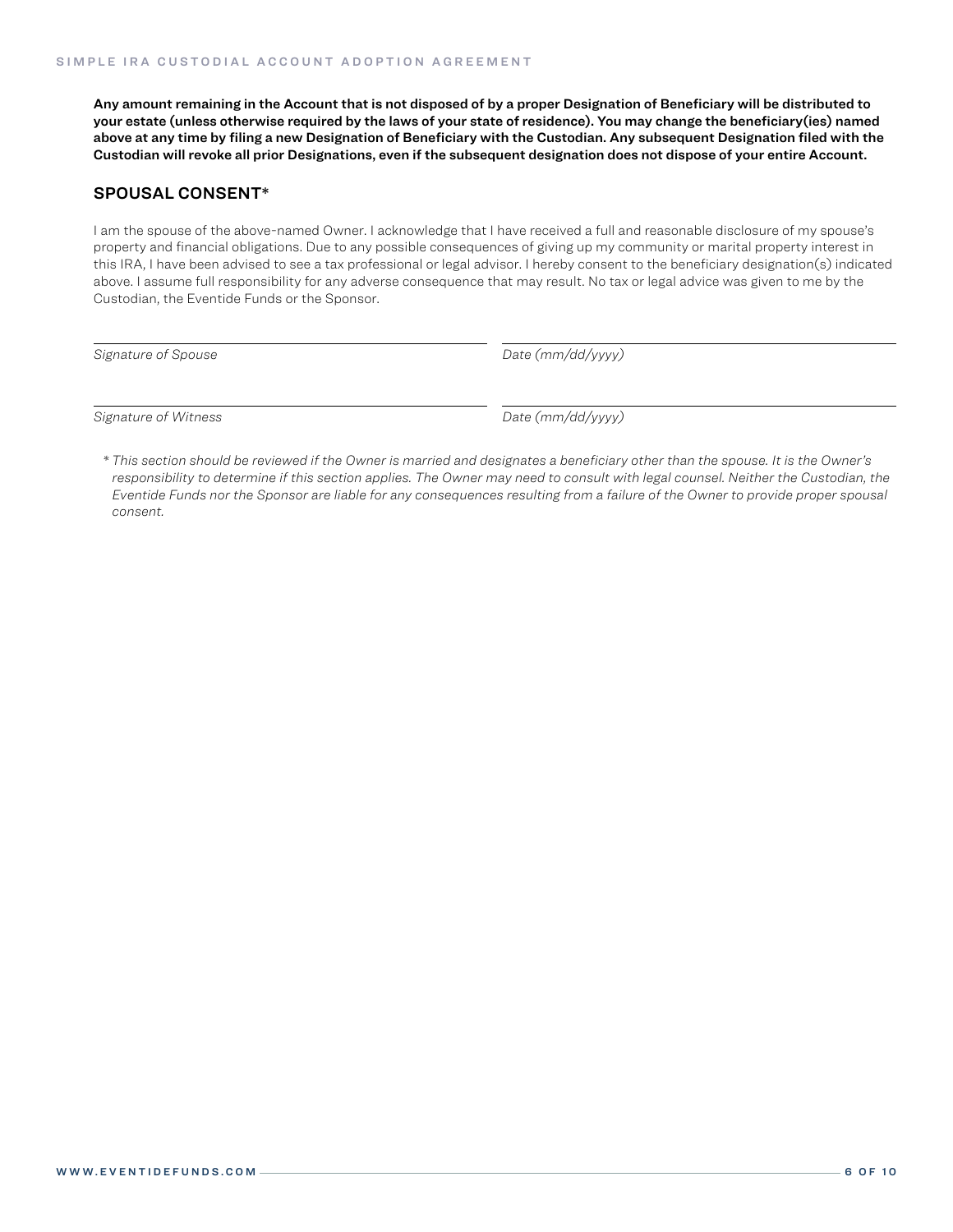### 8. Dealer/Registered Investment Advisor Information

*If opening your account through a Broker/Dealer or Registered Investment Advisor, please have them complete this section.*

| Dealer Name               |       |     | Representative's Last Name                        | Representative's First Name |  |  |
|---------------------------|-------|-----|---------------------------------------------------|-----------------------------|--|--|
| <b>Dealer Head Office</b> |       |     | <b>Representative's Branch Office</b>             |                             |  |  |
| Address                   |       |     | Address                                           |                             |  |  |
| City                      | State | ZIP | City                                              | ZIP<br>State                |  |  |
| Telephone Number          |       |     | Rep Telephone Number                              | Rep ID Number               |  |  |
| Email Address             |       |     | Rep Email Address                                 |                             |  |  |
|                           |       |     | Branch ID Number                                  |                             |  |  |
|                           |       |     | Branch Telephone Number (if different than Rep's) |                             |  |  |

### 9. State Escheatment Laws

Escheatment laws adopted by various states require that personal property that is deemed to be abandoned or ownerless, including mutual fund shares and bank deposits, be transferred to the state. Under such laws, ownership of your Fund shares may be transferred to the appropriate state if no activity occurs in your account within the time period specified by applicable state law. The Funds retain a search service to track down missing shareholders and will escheat an account only after several attempts to locate the shareholder have failed. To avoid this from happening to your account, please keep track of your account and promptly inform the Funds of any change in your address.

### 10. Signatures & Certifications

By signing below, under penalties of perjury, I certify that: 1) The number shown on this form is my correct taxpayer identification number, and 2) I am not subject to back up withholding because; (a) I am exempt from backup withholding, or (b) I have not been notified by the Internal Revenue Service (IRS) that I am subject to backup withholding as a result of failure to report all interest or dividends, or (c) the IRS has notified me that I am no longer subject to backup withholding, 3) I am a U.S. person (including a U.S. resident alien), and 4) I am exempt from FATCA reporting. I further acknowledge that I have the sole responsibility for my investment choices and that I have received and read a current prospectus for the Eventide Funds. I release the Funds and their agents and representatives from all liability and agree to indemnify them from any and all losses, damages, or costs for acting in good faith in accordance with instructions, including telephone instructions, believed to be genuine. I certify that I have the authority to establish this account and the information provided herein is accurate and complete. I agree to notify the Eventide Funds promptly in writing if any information contained in this application changes.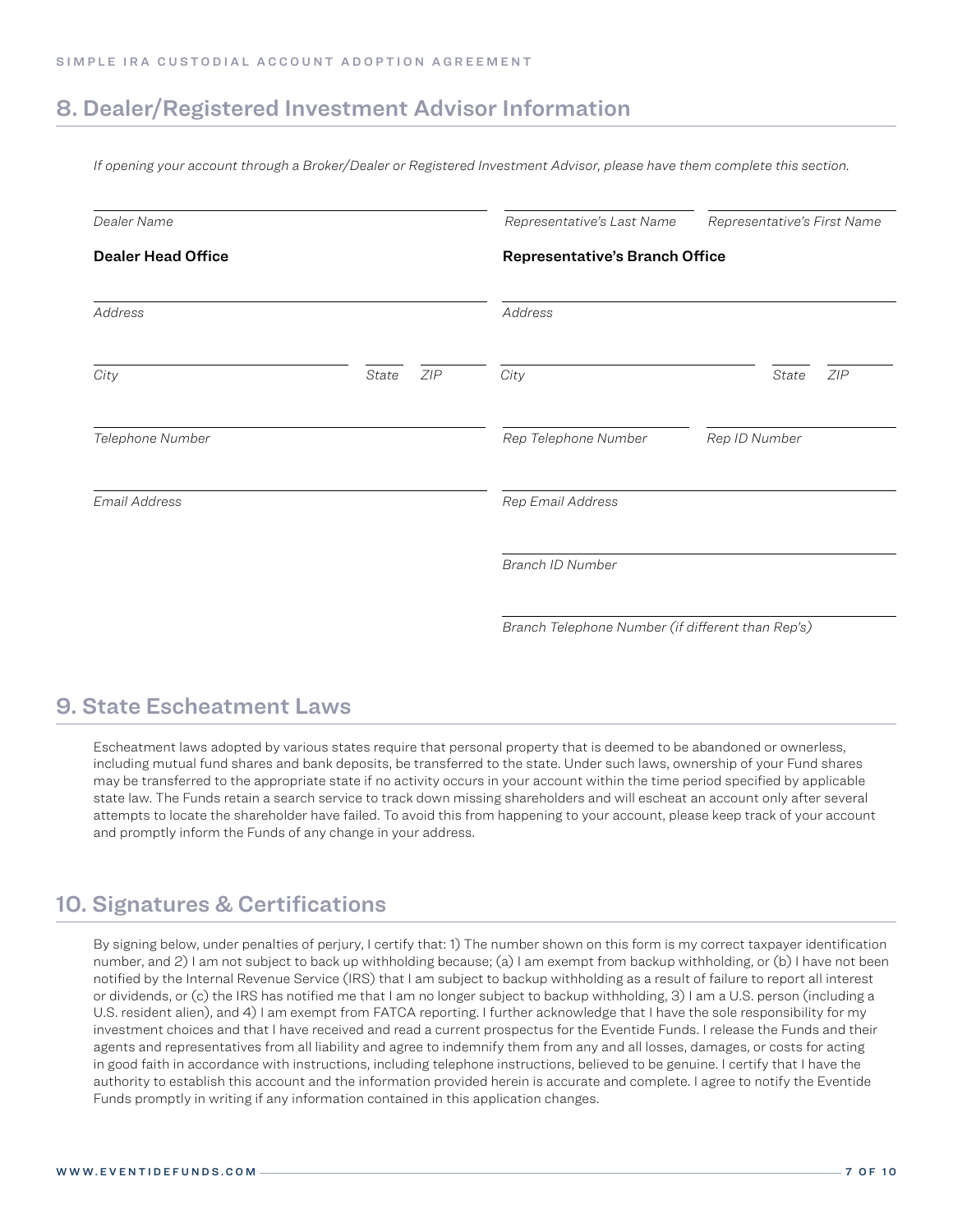I have received and read the applicable sections of the IRA Disclosure Statements relating to this Account, the Custodial Agreement, and this Adoption Agreement. I understand that my Account will be charged an annual Custody Fee as set forth on the first page of this Adoption Agreement. I understand that I have the right to revoke this Individual Retirement Account within seven (7) days of receiving the IRA Disclosure Statements by notifying the Eventide Funds in writing.

I acknowledge that it is my sole responsibility to report all contributions to or withdrawals from the Account correctly on my tax returns, and to keep necessary records of all my IRAs (including any that may be held by another custodian or trustee) for tax purposes. All forms must be acceptable to the Custodian and dated and signed by me.

If Fund shares are being purchased on behalf of an Investment Company (as that term is defined under the Investment Company Act of 1940), I hereby certify that said Investment Company will limit its ownership to 3% or less of the Funds' outstanding shares.

The Internal Revenue Service does not require your consent to any provision of this document other than the certifications required to avoid backup withholding.

*Signature Date (mm/dd/yyyy)*

### 11. Custodian acceptance

Constellation Trust Company will accept appointment as Custodian of the Owner's Account. However, this Agreement is not binding upon the Custodian until the Owner has received a statement confirming the initial transaction for the Account. Receipt by the Owner of a confirmation of the purchase of the Fund shares indicated above will serve as notification of Constellation Trust Company's acceptance of appointment as Custodian of the Owner's Account.

#### TO CONTACT US:

By Telephone *Toll-free (877) 771-3836* In Writing *Eventide Funds PO Box 541150 Omaha, NE 68154 or Via Overnight Delivery 4221 N. 203rd Street, Suite 100 Elkhorn, NE 68022*

Internet WWW.EVENTIDEFUNDS.COM

*Distributed by Northern Lights Distributors, LLC*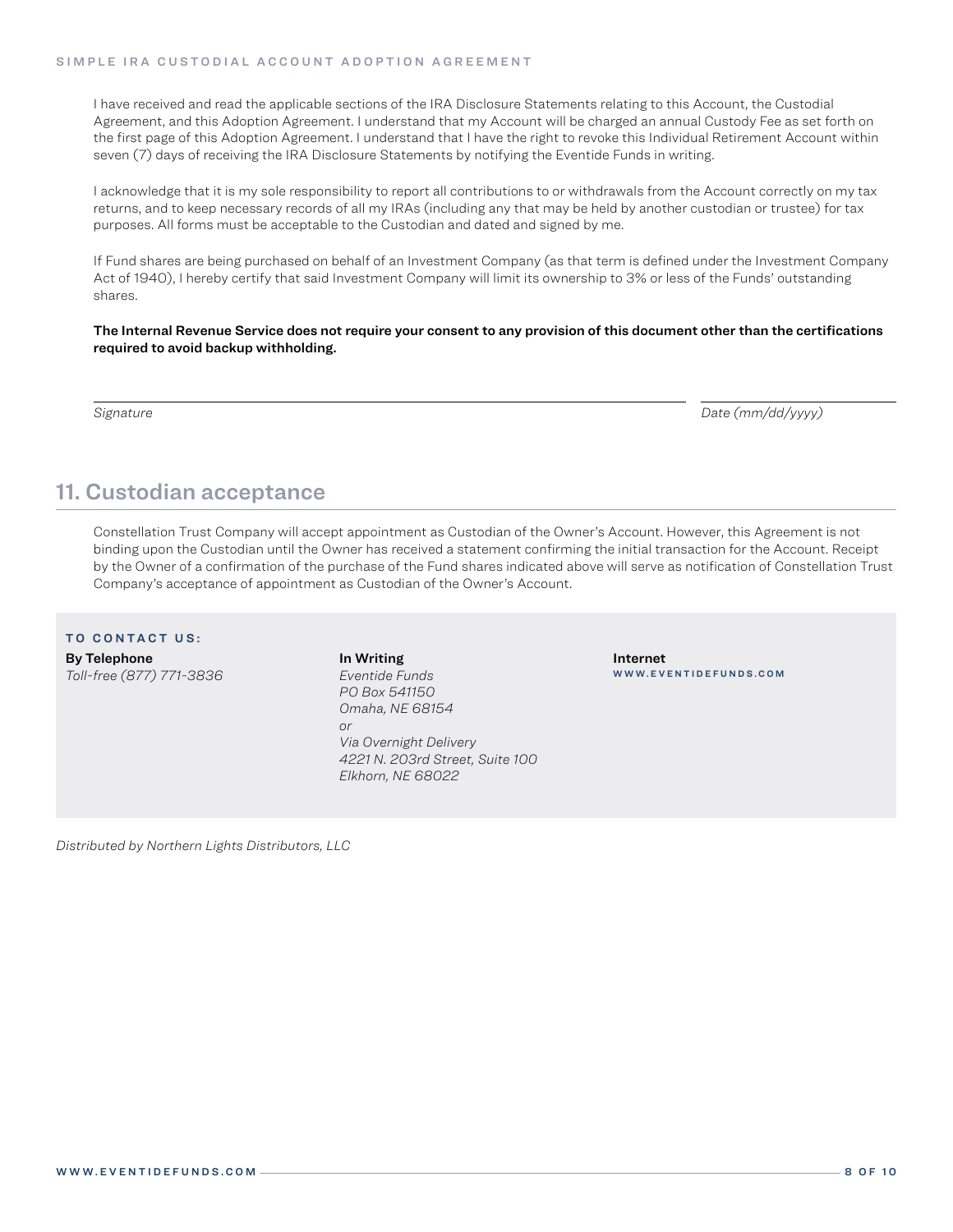### Privacy Notice

#### MUTUAL FUND SERIES TRUST REVISED JUNE 2011

| <b>FACTS</b> | WHAT DOES MUTUAL FUND SERIES TRUST DO WITH YOUR PERSONAL INFORMATION?                                                                                                                                                                                                                                                   |
|--------------|-------------------------------------------------------------------------------------------------------------------------------------------------------------------------------------------------------------------------------------------------------------------------------------------------------------------------|
| Why?         | Financial companies choose how they share your personal information. Federal law gives consumers the right<br>to limit some, but not all sharing. Federal law also requires us to tell you how we collect, share, and protect your<br>personal information. Please read this notice carefully to understand what we do. |
| What?        | The types of personal information we collect and share depends on the product or service that you have with us.<br>This information can include:                                                                                                                                                                        |
|              | Social Security number and wire transfer instructions<br>٠<br>account transactions and transaction history<br>investment experience and purchase history<br>٠<br>When you are no longer our customer, we continue to share your information as described in this notice.                                                |
| How?         | All financial companies need to share customers' personal information to run their everyday business. In the<br>section below, we list the reasons financial companies can share their customers' personal information; the                                                                                             |

reasons Mutual Fund Series Trust chooses to share; and whether you can limit this sharing.

| Reasons we can share your personal<br>information:                                                                                                                                              | Does Mutual Fund Series Trust share<br>information? | Can you limit this sharing? |
|-------------------------------------------------------------------------------------------------------------------------------------------------------------------------------------------------|-----------------------------------------------------|-----------------------------|
| For our everyday business purposes -<br>such as to process your transactions,<br>maintain your account(s), respond to<br>court orders and legal investigations, or<br>report to credit bureaus. | <b>YES</b>                                          | <b>NO</b>                   |
| For our marketing purposes $-$ to offer<br>our products and services to you.                                                                                                                    | NO.                                                 | We don't share              |
| For joint marketing with other<br>financial companies                                                                                                                                           | NO.                                                 | We don't share              |
| For our affiliates' everyday business<br><b>purposes -</b> information about your<br>transactions and records.                                                                                  | <b>NO</b>                                           | We don't share              |
| For our affiliates' everyday business<br><b>purposes</b> - information about your<br>credit worthiness.                                                                                         | <b>NO</b>                                           | We don't share              |
| For our affiliates to market to you                                                                                                                                                             | <b>NO</b>                                           | We don't share              |
| For non-affiliates to market to you                                                                                                                                                             | <b>NO</b>                                           | We don't share              |
|                                                                                                                                                                                                 |                                                     |                             |

Questions? *Call 1-866-447-4228*